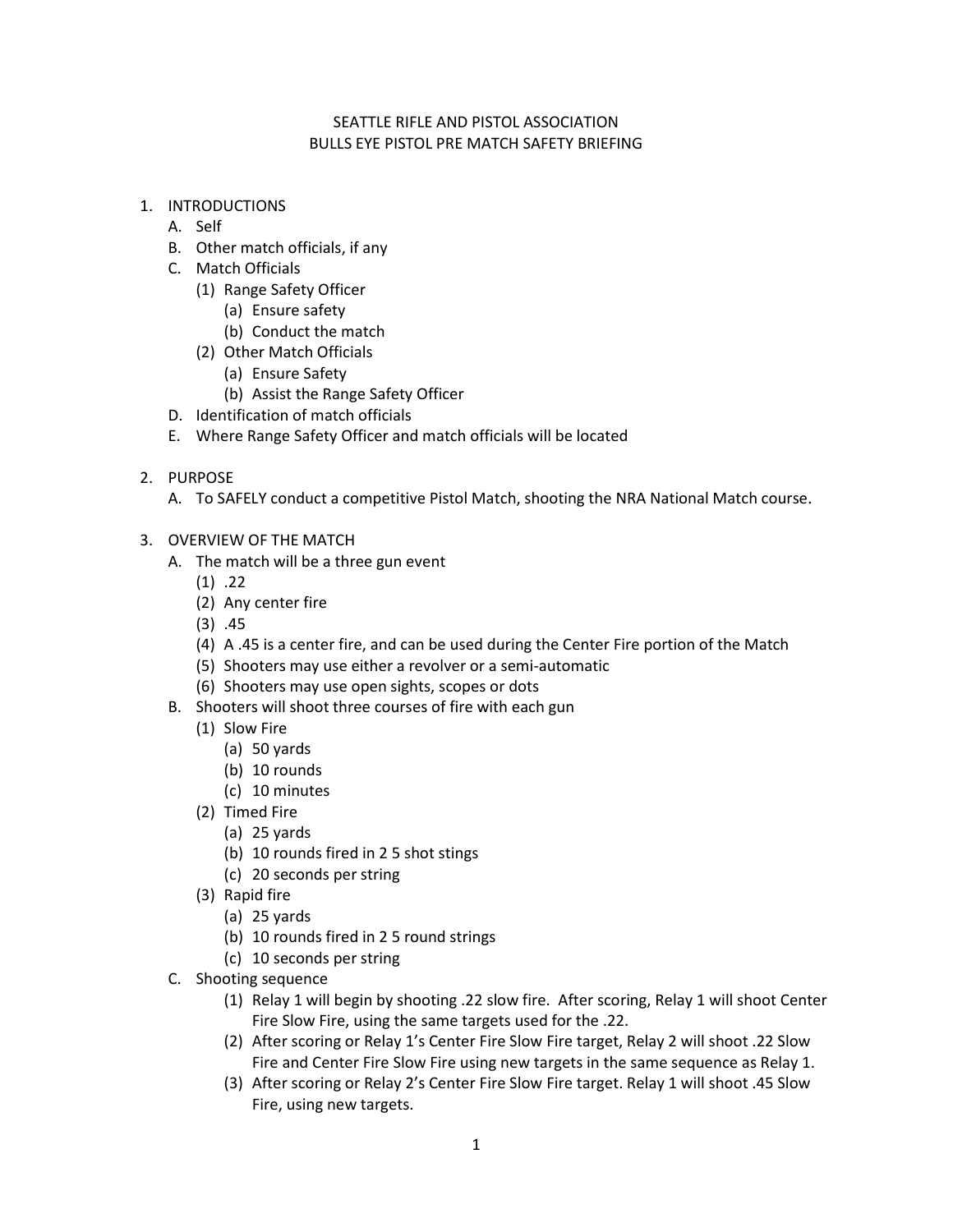- (4) After scoring Relay 1's .45 Slow Fire targets, Relay 2 will shoot .45 Slow Fire, using new targets.
- (5) After all slow fire is completed, the 50 yard target stands will be removed, and stowed.
- (6) After Slow Fire target frames are stowed, Relay 1 will shoot .22 Timed Fire. After scoring, Relay 1 will shoot Center Fire Timed Fire, using the .22 Timed Fire targets.
- (7) After Scoring Relay 1's Center Fire timed Fire targets, Relay 2 will shoot .22 Timed Fire and Center Fire Timed Fire in the same sequence using new targets.
- (8) After scoring Relay 2's .22 Timed Fire and Center Fire Timed Fire targets, Relay 1 will shoot .22 Rapid Fire. After scoring, Relay 1 will shoot Center Fire Rapid Fire.
- (9) Upon completion of scoring Relay 1's .22 Rapid and Center Fire Rapid Fire Targets, Relay 2 will shoot .22 Rapid Fire and Center Fire Rapid Fire in the same sequence using new targets.
- (10)Upon completion of Relay 2's .22 Rapid Fire and Center Fire Rapid Fire, Relay 1 will shoot .45 Timed Fire. Upon completion of scoring Relay 1's .45 Timed Fire Targets, Relay 1 will shoot .45 Rapid Fire, using new targets.
- (11) Upon completion of scoring of Relay 1's .45 Rapid Fire targets, Relay 2 will shoot .45 Timed Fire and .45 Rapid Fire in the same sequence.
- (12)Upon completion of Rely 2's .45 Rapid Fire, the match will be completed.
- 4. TIME ALLOWED
	- a. The shooting portion of the match will begin at about 0930, and run until all relays have completed all courses of fire.
	- b. There will be no other shooting on either the rifle of pistol ranges while the match is in progress
	- c. Conduct of the match includes set up, shooting, scoring, and clean up.
- 5. READY POSTION
	- A. In the ready position, a shooter will hold his/her gun in their shooting hand.
	- B. The muzzle will be pointed DOWN RANGE, above the bench, and down toward the ground
	- C. The non-shooting hand will be raised.
- 6. RANGE LAYOUT AND LIMITS
	- A. The RIGHT LIMIT of the pistol range is the tree line to the east of the firing line
	- B. The LEFT LIMIT of the pistol range is an imaginary line running at a right angle beginning at the end of the shooting bench at position 1, and ending to the earthen berm just beyond the 50 yard targets.
	- C. The UPPER LIMIT of the pistol range in the bottom of the baffles.
	- D. The IMPACT AREA is the earthen berm just beyond the 50 yard targets.
	- E. The 100 yard RIFLE RANGE is immediately to the west of the pistol. It will not be in use during the duration of the match.
	- F. There are 10 firing points, numbered 1-10, beginning at the west end of the shooting bench
	- G. The FIRING LINE is composed of the long, white bench. Firing points are numbered on the bench
	- H. The SHOOTING AREA is the area forward of the yellow line is the.
	- I. The WAITING, SPECTATOR AREA is the area behind the yellow line.
- 7. RANGE SAFETY RULES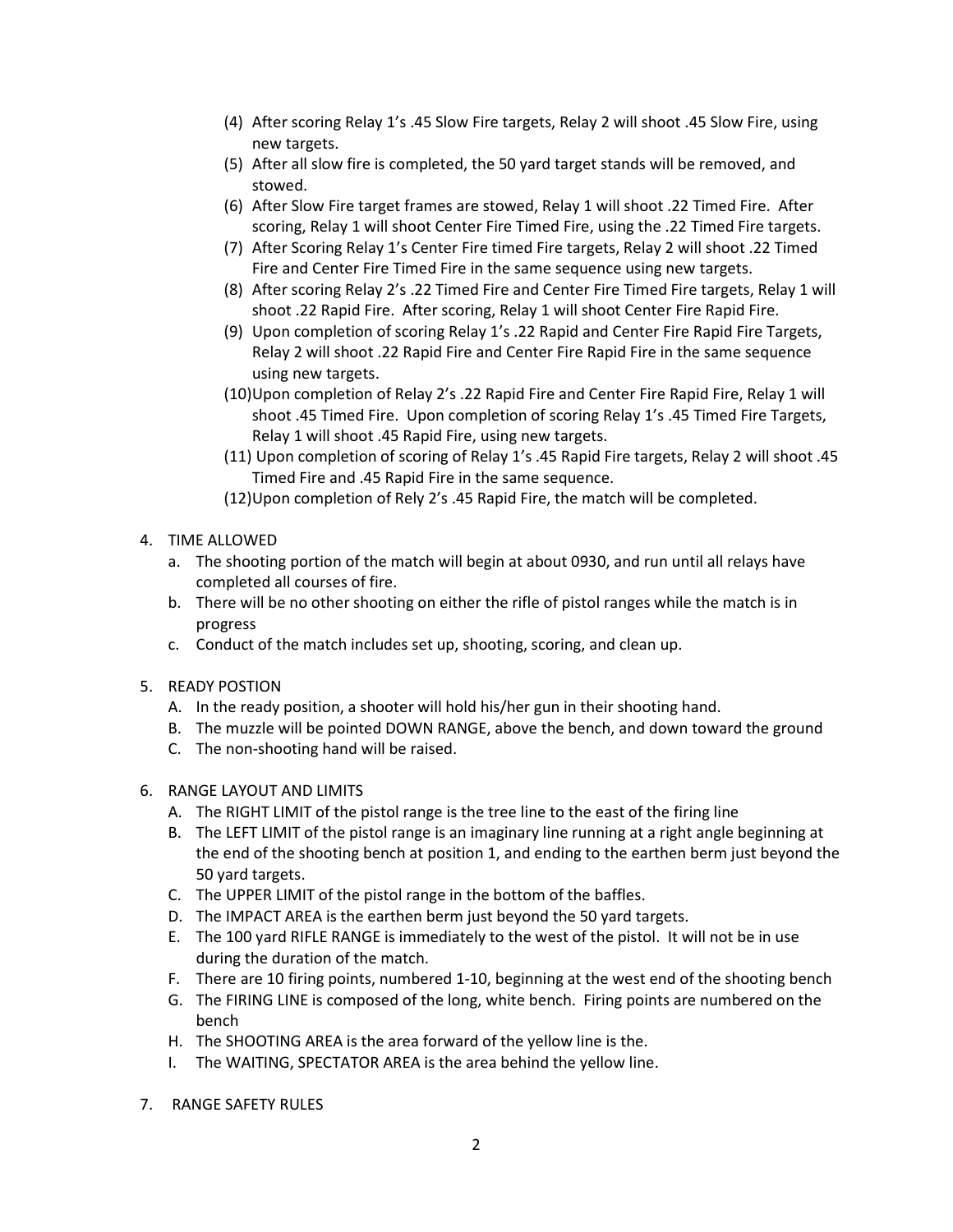- A. All shooters will follow the NRA Fundamental Rules For Safe Gun Handling
	- (1) ALWAYS keep your gun pointed in a safe direction.
	- (2) ALWAYS keep you finger off the trigger until ready to shoot.
	- (3) ALWAYS keep your gun unloaded until ready to shoot.
		- a. During the match you will keep your gun unloaded until given the command "LOAD" by the Range Safety Officer
		- b. You may load magazines at your convenience.
- B. Seattle Rifle and Pistol Association rules are posted in several places on the walls behind the firing area.
- C. When chambering a round, and shooting, your muzzle will be no higher than the target level. THERE ARE NO EXCEPTIONS!
- D. When working the action of a semi-automatic handgun, people tend to hold it so that the muzzle points about 45 degrees to their left or right. If an accidental discharge were to occur in this situation, the round would leave the boundaries of the pistol range. When working the action of a semi-automatic handgun, ensure the muzzle is pointed at the target corresponding to your firing position, even if you have to reposition your feet.
- E. SHOOTING A BAFFLE IS UNACCEPTABLE! A bullet striking a baffle is a bullet that could have left the range. If a baffle is struck:
	- (1) All shooting will stop.
	- (2) The person shooting the baffle will fill out a Baffle Strike report form
	- (3) The person shooting the baffle will be required to leave the club property, forfeiting match fees, and will not be permitted back until permitted by the Board of Directors.
- F. IF YOUR GUN FAILS TO FIRE:
	- (1) This could be due to:
		- (a) An unchambered round
		- (b) A "squib" load
		- (c) A hang fire
		- (d) A misfire.
	- (2) DO NOT ATTEMPT TO SHOOT AGAIN. A "Squib Load" could have left a round in the barrel. A "Hang Fire" could fire momentarily
		- (a) Assume the "Ready Position"
		- (b) Keep your gun pointed down range, below the target level, but ABOVE THE BENCH!
		- (c) Await instructions from the Range Safety Officer.
- G. Violation of these rules can result in the expelling of the violator from the Range, with no return of entry fees
- 8. HYGIENE GUIDELINES
	- A. Refrain from eating, drinking, smoking, applying makeup, or placing your hands in the proximity of your nose or mouth while on the range or cleaning a gun.
	- B. Washing facilities are available in the club house.
	- C. Change and wash clothing after a shooting or gun cleaning session to minimize exposure to airborne particulate lead or solvent and cleaning product residues.
- 9. SPECIAL CONCERNS
	- A. Pregnant women, children seven years of age or younger, and others who have concerns should consult a physician before visiting shooting ranges.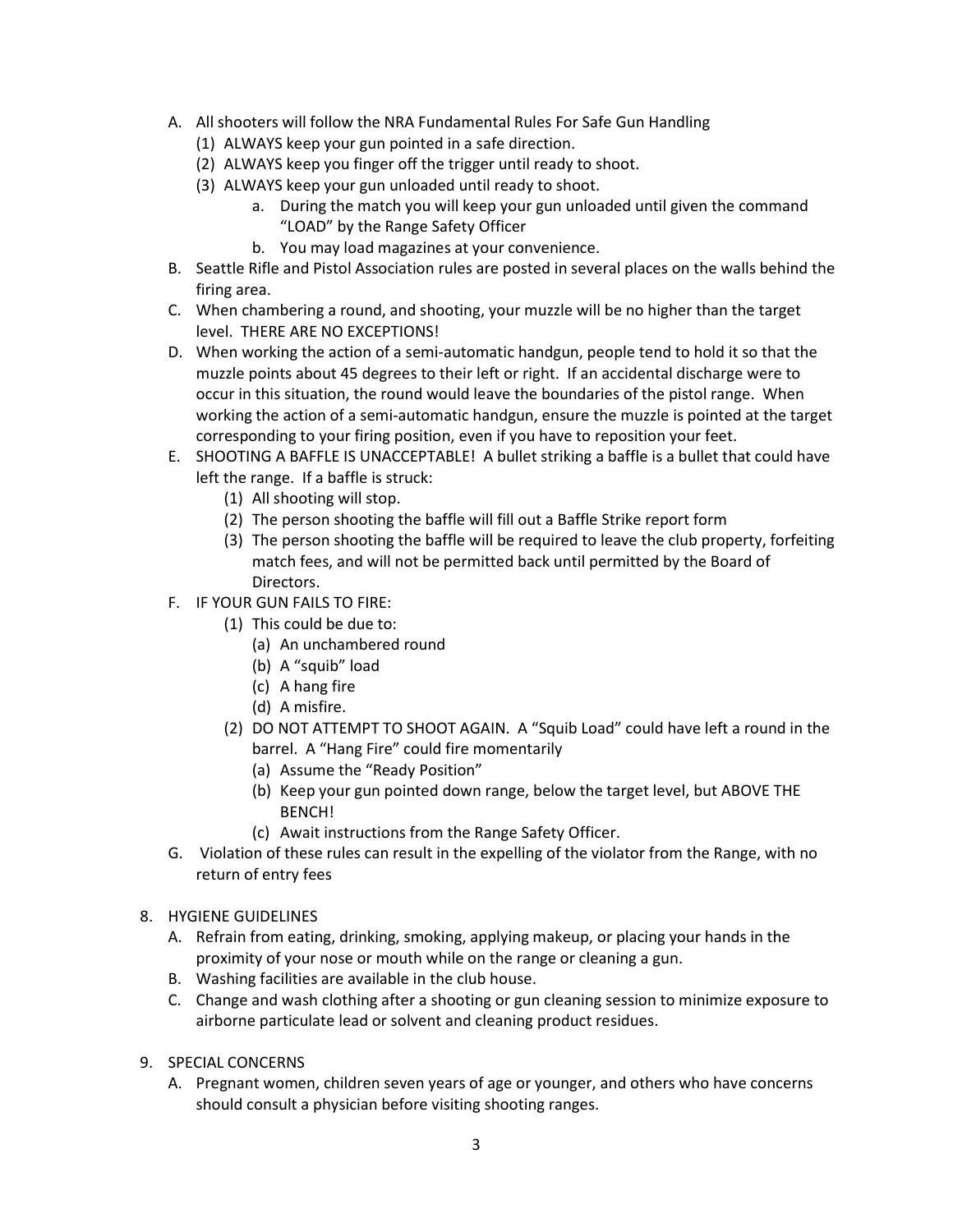#### 10. REMINDER OF NRA RULES REGARDING RANGE COURTESY

A.NRA Rule 9.27 Disorderly Conduct

Disorderly conduct and intoxication are strictly prohibited on the range. Any anybody guilty of same will be expelled from the range. Expelled competitors will be disqualified from the competition with no return of entry fees.

B. Rule 9.10

Coaching is prohibited.

C. Rule 10.2.a Loud Language

Loud or abusive language will not be permitted. Competitors, scorers, and range officers will limit their conversation directly behind the firing line to official business. TNOTE: the area behind the yellow line is "directly behind the firing line".

#### 11. FIRING LINE COMMANDS

- A. The Range Safety Officer Will Call "RELAY TO THE LINE". They will announce the course of fire.
	- (1) Upon arrival at the line, your guns will be placed on the bench with cylinders and actions open, magazines out, empty chamber indicators inserted, and muzzles pointed down range. Empty chamber indicators will be inserted in all guns that are visible
- B. The Range Safety Officer will announce the commencement of the three minute preparation period.
	- (1) During the three minute preparation period, you will be permitted to remove empty chamber indicators, handle your guns, load magazines only, sight on targets to obtain your natural point of aim. YOU WILL NOT BE PERMITTED TO LOAD YOUR GUN UNTIL TOLD TO DO SO.
- C. After three minutes have elapsed, the Range Safety Officer will announce "THE THREE MINUTE PREPARATION PERIOD HAS ENDED. IS ANY MORE TIME REQUIRED?"

At this point, you will again bench your guns, with muzzles pointing down range. If no more time is required, preparations to shoot will continue If one or more shooters require more time, their individual situations will be evaluated.

- D. The Range Safety Officer will again announce the course of fire, the details of the course of fire, and proceed with firing
	- (1) Slow Fire

"THIS WILL BE .22/CENTER FIRE/..45 SLOW FIRE" "YOU WILL FIRE 10 ROUNDS SLOW FIRE, 10 ROUNDS IN 10 MINUTES" "YOU MAY LOAD" When all shooters have loaded "IS THE LINE READY?" If no shooter indicates that they are is not ready "THE LINE IS READY" "READY ON THE RIGHT" "READY ON THE LEFT" "READY ON THE FIRING LINE" "COMMENCE FIRE" There will be a 3 second pause between commands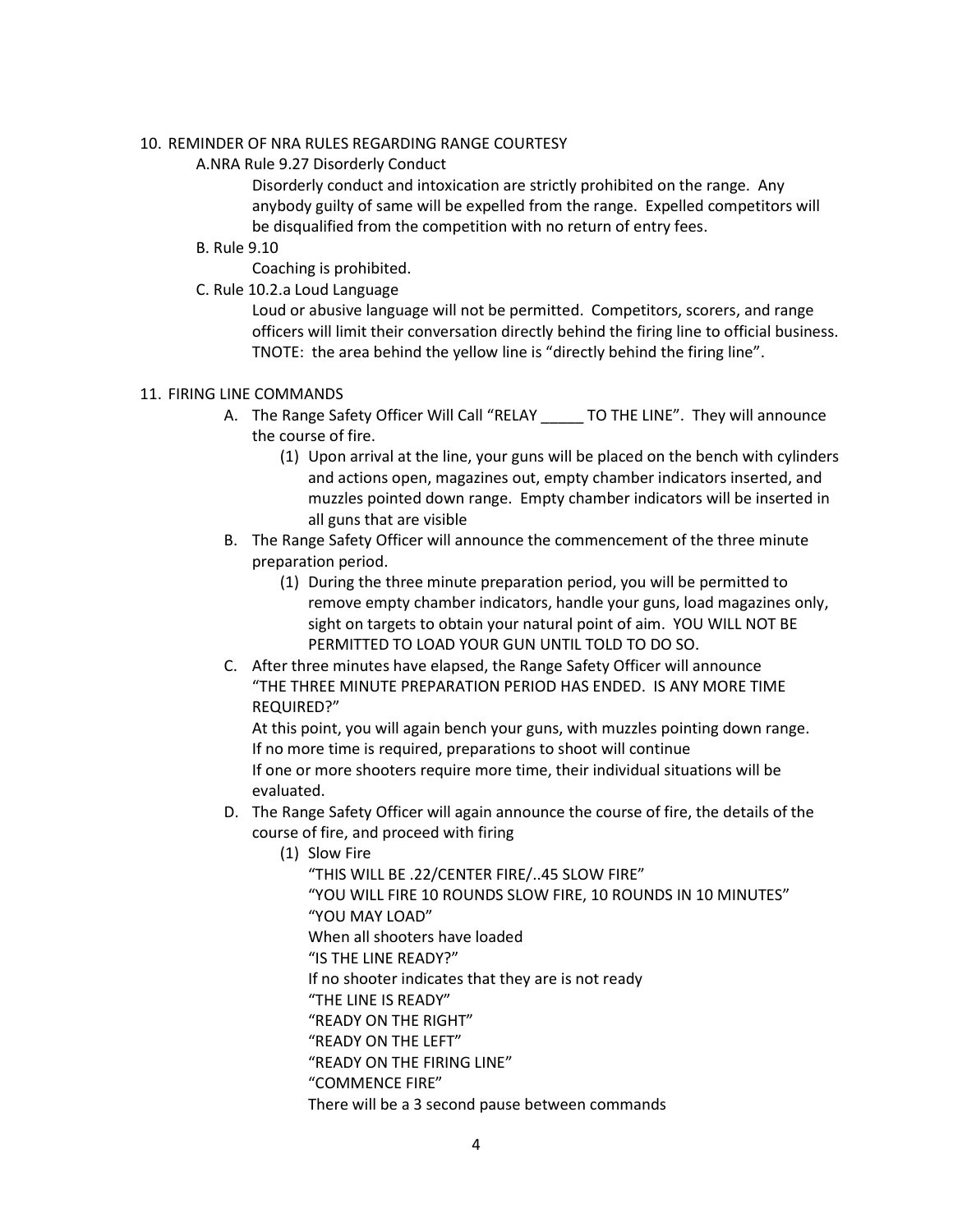After ten minutes have elapsed, the Range Safety Officer will command "CEASE FIRE" All shooting will immediately cease The red lights will be energized. "UNLOAD" "CYLINDERS OPEN" "SLIDES BACK" "MAGAZINES OUT" "INSERT EMPTY CHAMBER INDICATORS" "PLACE GUNS ON THE TABLE WITH MUZZLES POINTING DOWN RANGE" "POLICE BRASS" "WHEN FINISHED, MAKE THE LINE SAFE, AND STEP BACK BEHIND THE YELLOW LINE" There will be a three second pause between commands When all shooters are behind the yellow line, the Range Safety Officer will walk and the line, and inspect for: Open cylinders Slides back Magazines out Empty cylinders/chambers Empty chamber indicators inserted Muzzles pointed down range When the line is safe, the Range Safety Officer will announce "THE LINE IS SAFE" The Range Safety Officer will then command "GO FORWARD AND SCORE TARGETS" Persons involved in scoring will go forward and score targets Persons not involved in scoring Will remain behind the yellow line Will not handle firearms May load magazines on the tables behind the yellow line, but not at the firing line benches After the completion of all slow fire, the 50 yard target frames will be removed, and returned to the pistol shed. (2) Timed and rapid fire THIS WILL BE .22/CENTER FIRE/.45 TIMED/RAPID FIRE For timed fire "YOU WILL FIRE 10 ROUNDS TIMED FIRE IN TWO FIVE ROUND STRINGS" "YOU WILL HAVE TWENTY SECONDS PER STRING" For rapid fire "YOU WILL FIRE 10 ROUNDS RAPID FIRE IN TWO FIVE ROUND STRINGS" "YOU WILL HAVE 10 SECONDS PER STRING" Continuing with preparations to shoot "WITH FIVE ROUNDS LOAD" There will be a three second pause between commands When all shooters have loaded the Range Safety Officer will ask "IS THE LINE READY"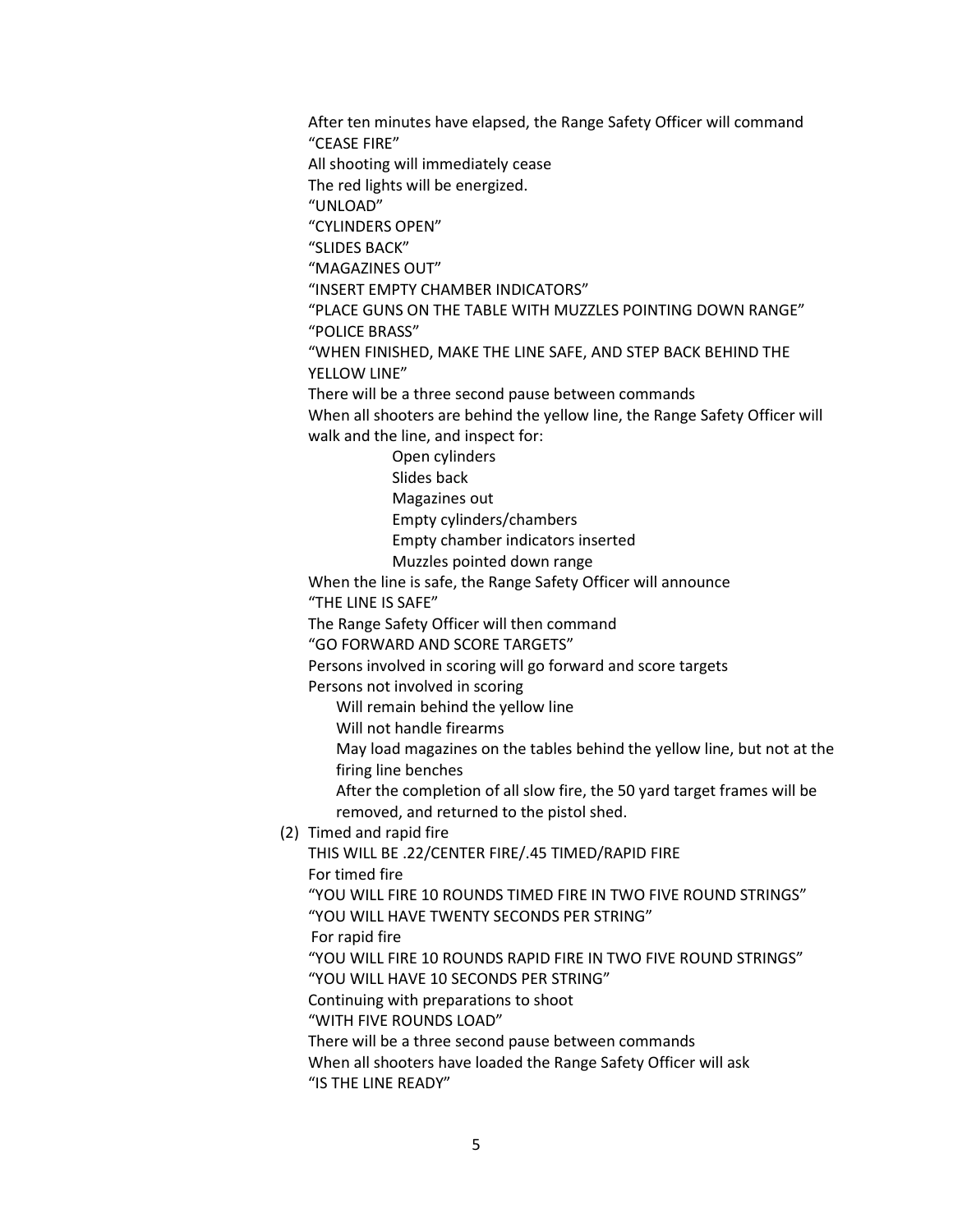If no shooter indicates that they are not ready, the Range Safety Officer will announce "THE LINE IS READY" "READY ON THE RIGHT" "READY ON THE LEFT" "READY ON THE FIRING LINE" If turning targets are being used "FIRE WITH THE TARGETS" When the targets have turned, you may commence fire When the targets begin turning away, you will cease fire. The Range Safety Officer will simultaneously command "CEASE FIRE" If turning targets are not being used "COMMENCE FIRE" The Range Safety Officer will start the stop watch Upon completion of the elapsed time, the Range Safety Officer will command "CEASE FIRE" The red lights will be energized. "UNLOAD" "CYLINDERS OPEN" "SLIDES BACK" "MAGAZINES OUT" "INSERT EMPTY CHAMBER INDICATORS" "PLACE GUNS ON THE TABLE WITH MUZZLES POINTING DOWN RANGE" "POLICE BRASS" "WHEN FINISHED, MAKE THE LINE SAFE, AND STEP BACK BEHIND THE YELLOW LINE" There will be a three second pause between commands When all shooters are behind the yellow line, the Range Safety Officer will walk and the line, and inspect for Open cylinders Slides back Magazines out Empty cylinders/chambers Empty chamber indicators inserted Muzzles pointed down range When the line is safe, the Range Safety Officer will announce "THE LINE IS SAFE" The Range Safety Officer will then command "GO FORWARD AND SCORE TARGETS" Person involved in scoring will go forward and score targets Persons not involved in scoring Will remain behind the yellow line Will not handle firearms May load magazines on the tables behind the yellow line, but not at the firing line benches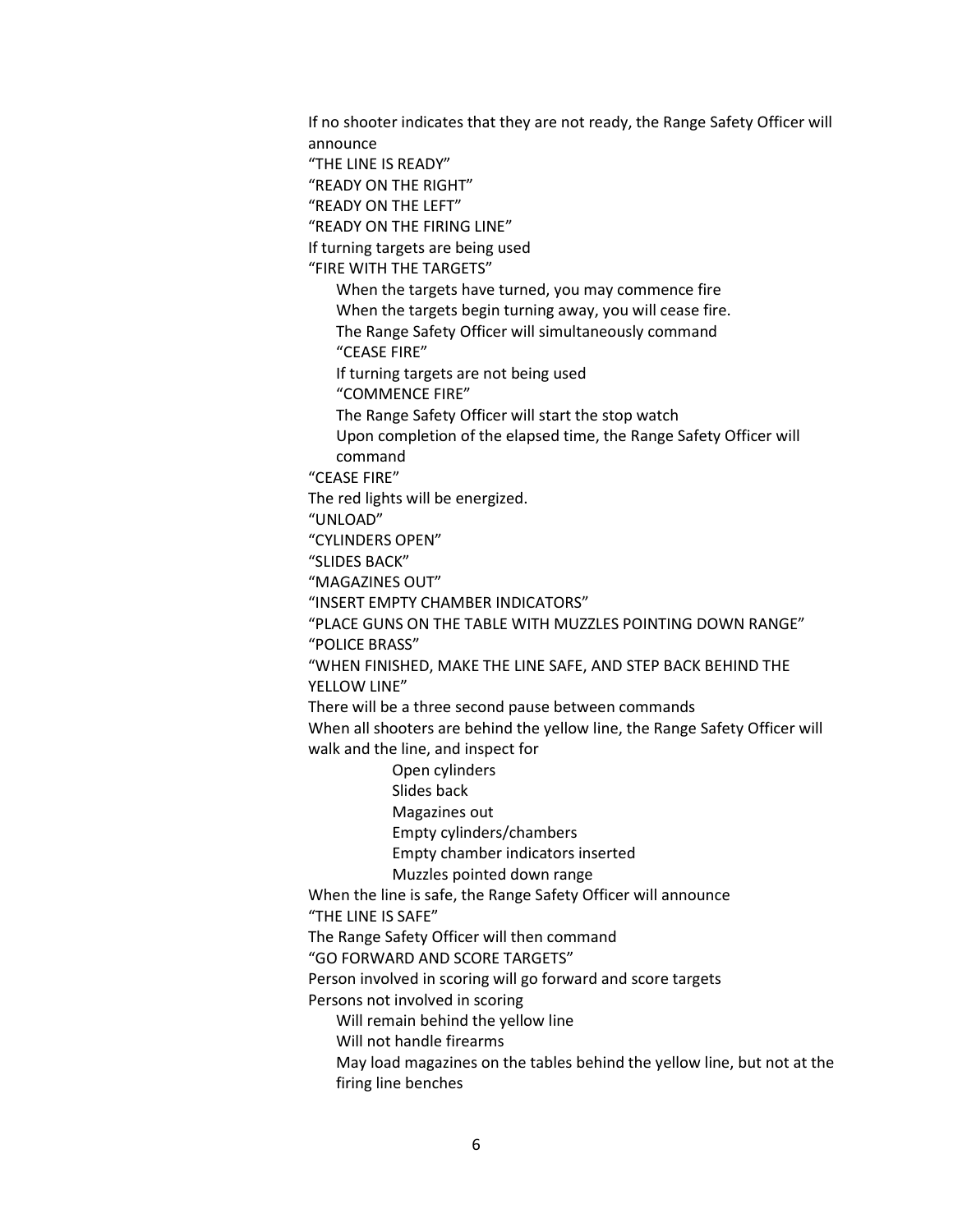If there is more than one relay, each relay will shoot both timed and rapid fire before the next relay shoots

## 12. CEASE FIRE

- A. When the command to "cease fire" is given, immediately cease firing and/or the preparation to fire
- B. Assume the ready position
- C. Remain in position
- D. Await further commands from the Range Safety Officer
- E. May be signaled by
	- A. A verbal command
	- B. An audible signal. An audible signal, if used, will be identified prior to beginning the match
	- C. The targets beginning to turn away during timed or rapid fire
- F. Any person observing an unsafe condition will call "cease fire".

## 13. FIREARM MALFUNCTIONS

- A. Assume the ready position
- B. Keep your fire arm in your shooting hand with the muzzle pointed down
- C. Raise your non-shooting hand
- D. Await direction from the Range Safety Officer
- 14. SCORING
	- A. Scoring With One Relay
		- (1) When there is only one relay, shooters will pass their score sheets to the person to their right, who will score their target. The shooter on the last position on the right will have their target scored by the shooter in position 1
	- B. When There Is More Than One Relay
		- (1) Relay 2 will score the targets of Relay 1 shooters
		- (2) Relay 3 will score the targets of Relay 2.
		- (3) Relay 1 will score the targets of Relay 3.

#### 15. EMERGENCY PROCEDURES

- A. Immediately cease fire
- B. Render aid
	- (1) There is a first aid kit in the stat room
	- (2) The door will be unlocked during pistol matches
	- (3) Ask "are there any medically trained people in attendance?"
- C. If outside help is required
	- (1) Call 911
		- (a) There is a land line in the stat room. The door will remain

 unlocked during pistol matches. The telephone number is (425) 334- 4335

- (b) Use your cell phone or that of somebody else
- (c) Give the 911 dispatcher

 The phone number from which you are calling The range address: